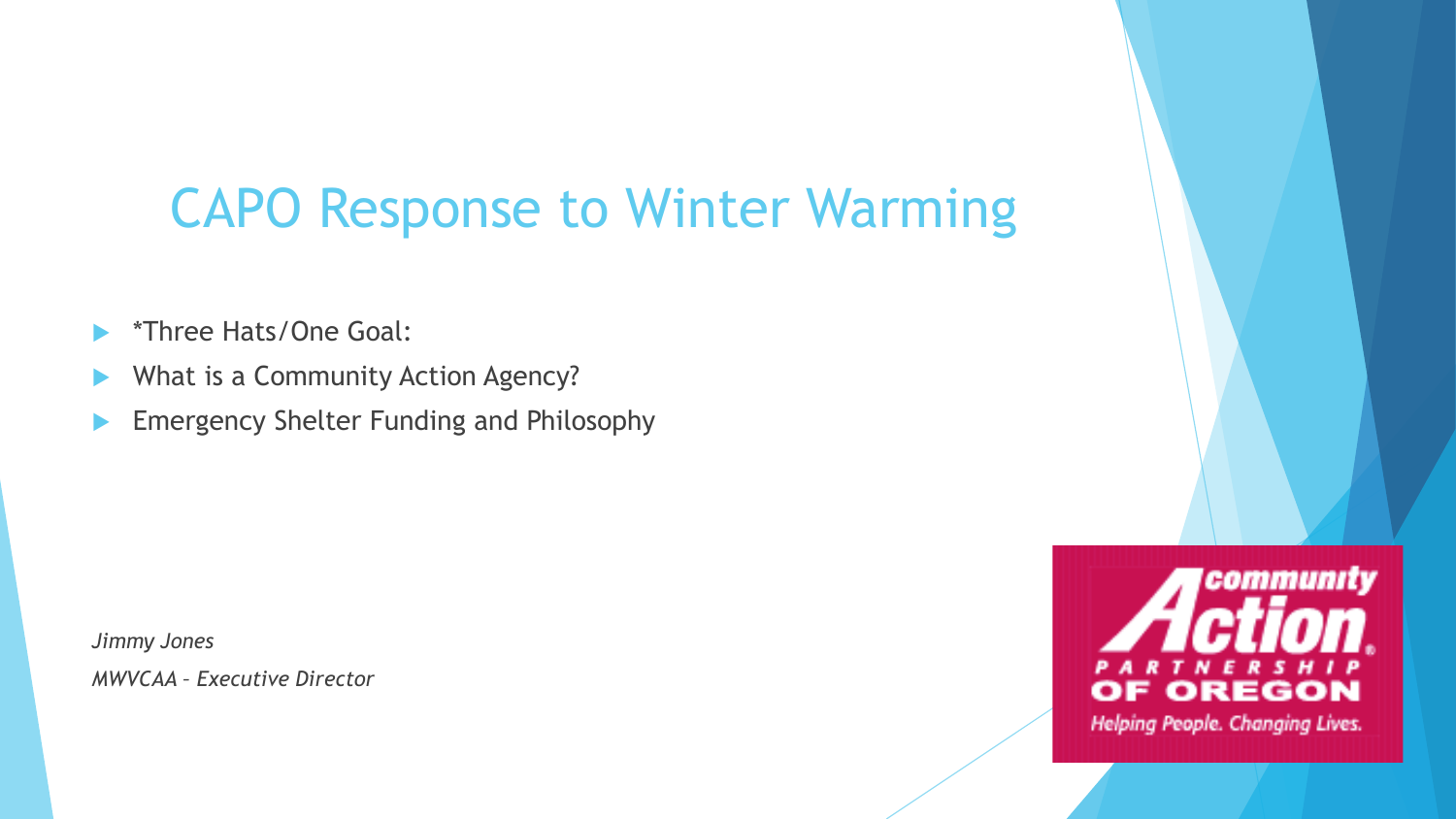

### **COMMUNITY ACTION**

### **The ARCHES Project**

# 2020-2021 Emergency Shelter

*Mission: To save lives* 

*Ashley Hamilton MWVCAA – Program Director*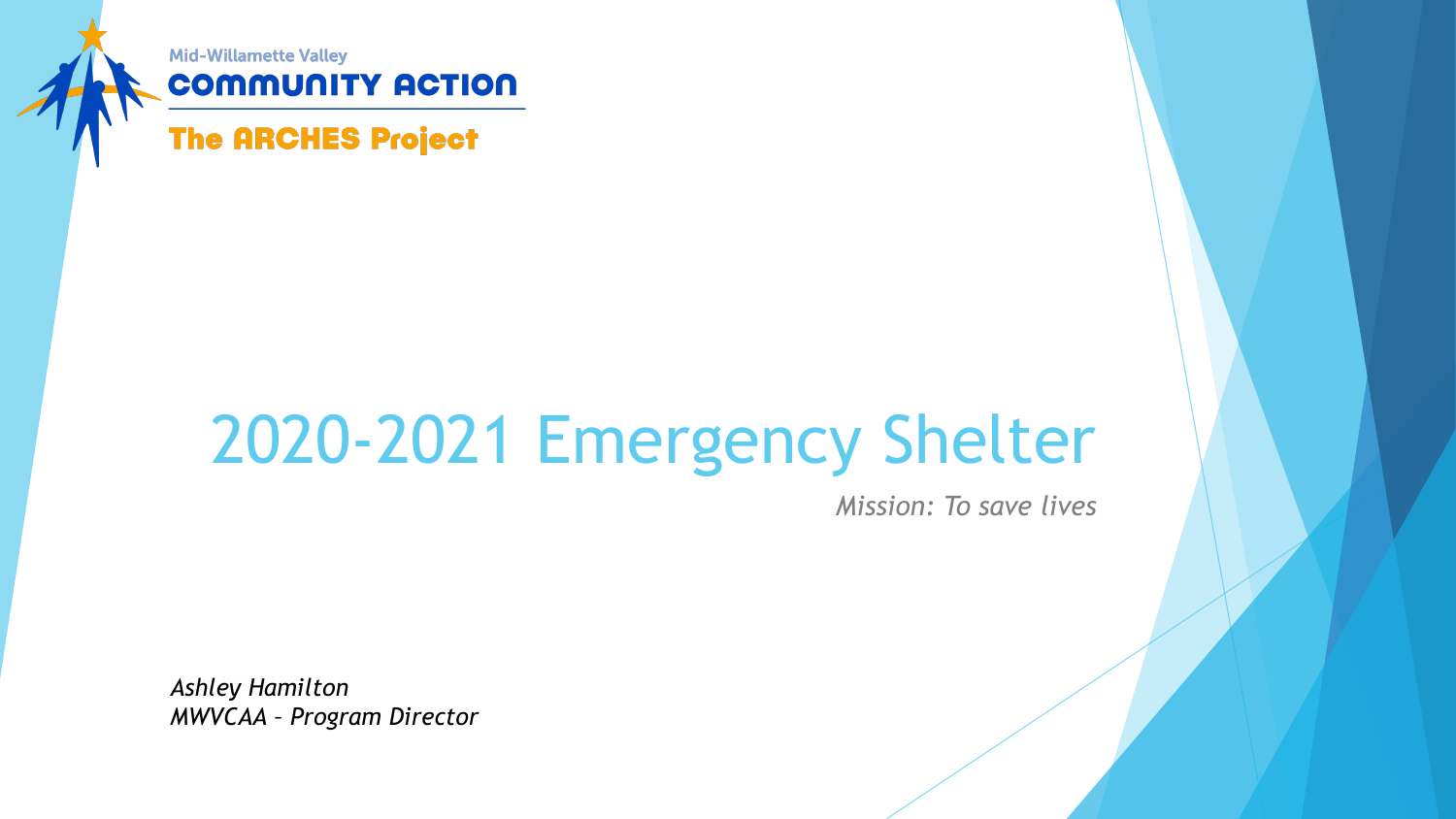## A Shelter Continuum



#### *Rural and Population coverage*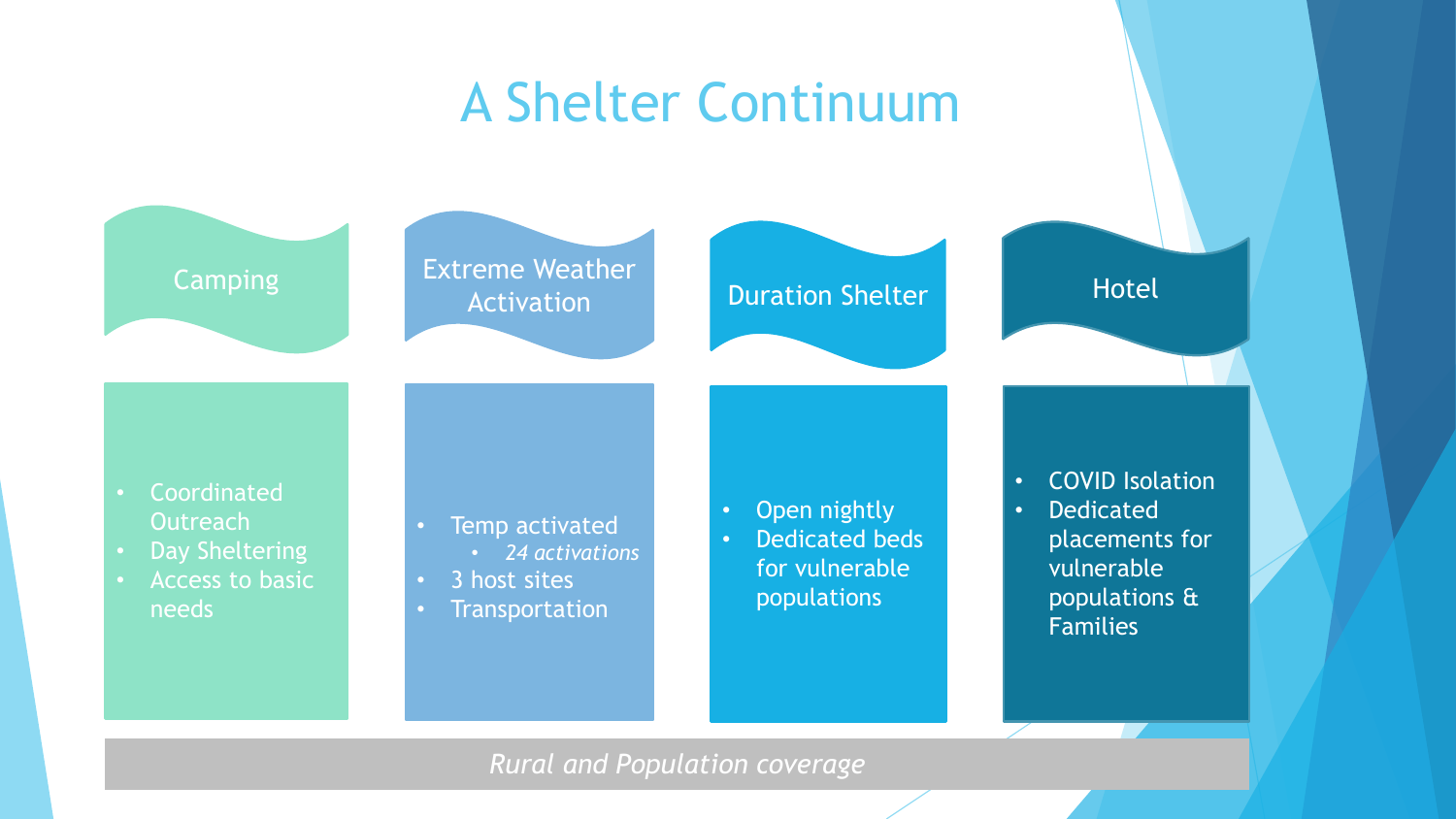## A Deeper Dive into the Continuum



*Rural communities: \$150,000 OOCT and CARES investments CSO: Direct referrals into hotel/non-congregate*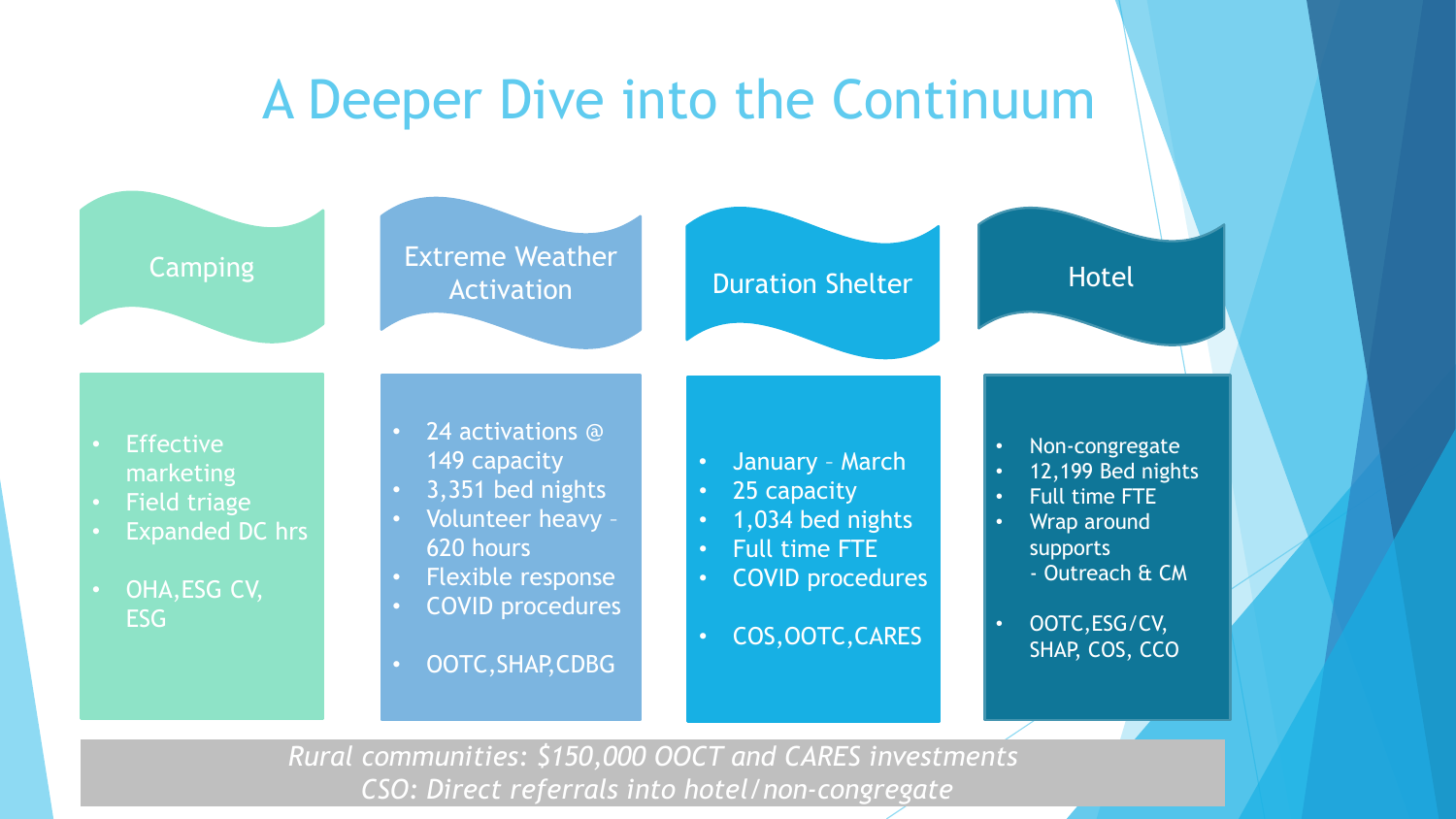## 16,584 Bed Nights *Serving 636 individuals*

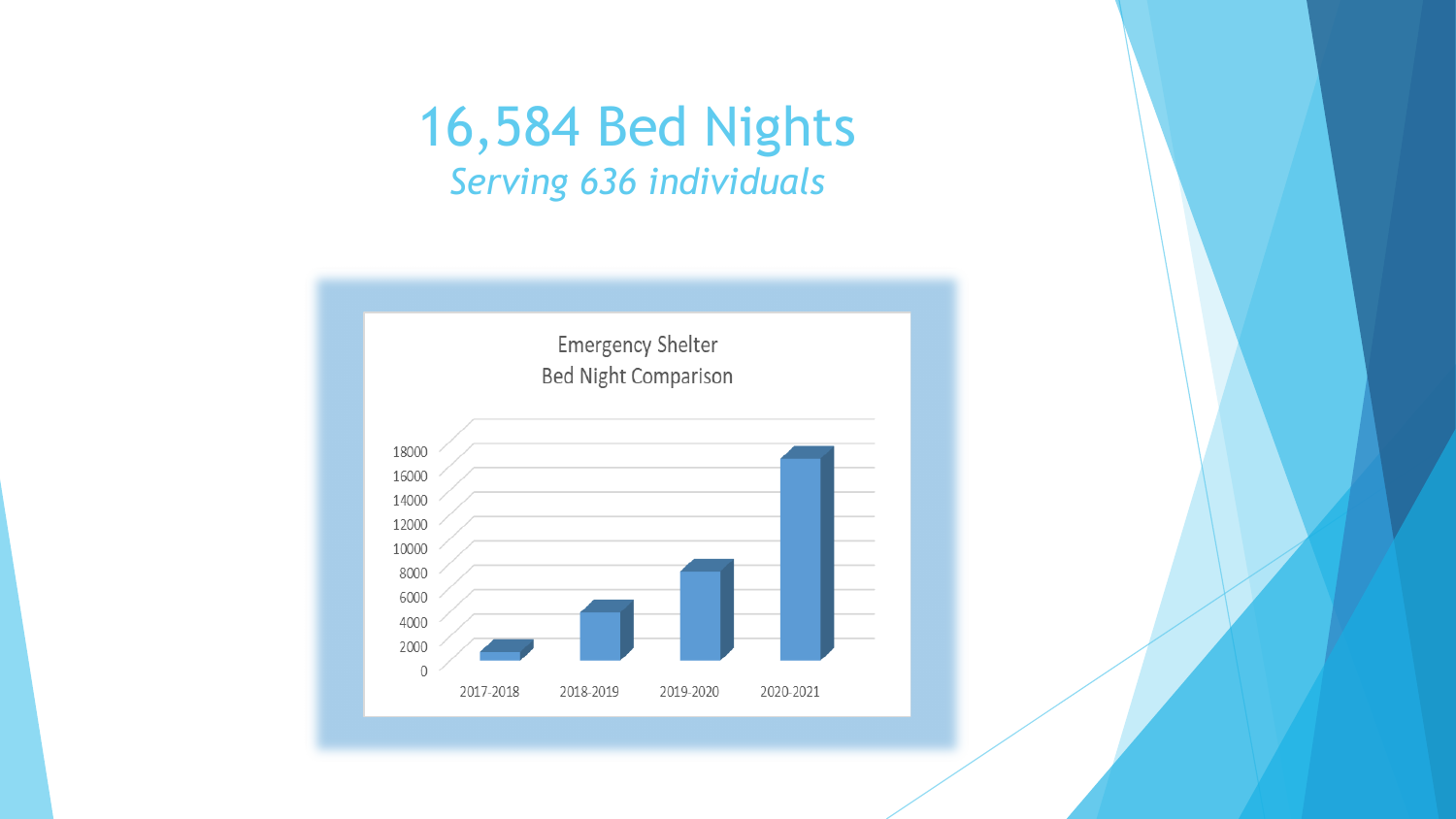

## **LET'S SAVE LIVES**

HELP US OPEN WARMING SHELTERS WHEN NIGHTS ARE COLD

#### 1/22/2021

overnight lows are expected to be cold. We need volunteers to open overnight warming shleters.

**SIGN UP AT** ARCHES.VOLUNTEERHUB.COM





#### **WARMING CENTER OPENTONIGHT**

FIRST PRESBYTERIAN CHURCH 770 CHEMEKETA STREET

FEBRUARY 11, 2021 | 7PM-7AM

**VOLUNTEERS STILL NEEDED FOR 3RD SHIFT TONIGHT AND TO FILL** SHIFTS THE REST OF THE WEEK. PLEASE VISIT ARCHES.VOLUNTEERHUB.COM\_TO **SIGN UP** 

**SPECIAL DAY CENTER HOURS** 

#### 615 COMMERCIAL ST. NE

THURSDAY: 7:30AM-1:00PM FRIDAY: 7:30AM-4:00PM SATURDAY: 7;30AM-12:00PM SUNDAY: 7:30AM-12:00PM

LUNCH PROVIDED AT NOON

**VOLUNTEER OPPORTUNITIES AVAILABLE AT** ARCHES.VOLUNTEERHUB.COM



WE NEED MORE VOLUNTEERS!

## **ACTIVATION TONIGHT!**

#### PLEASE SIGN UP AT ARCHES.VOLUNTEERHUB.COM





**The ARCHES Projec**